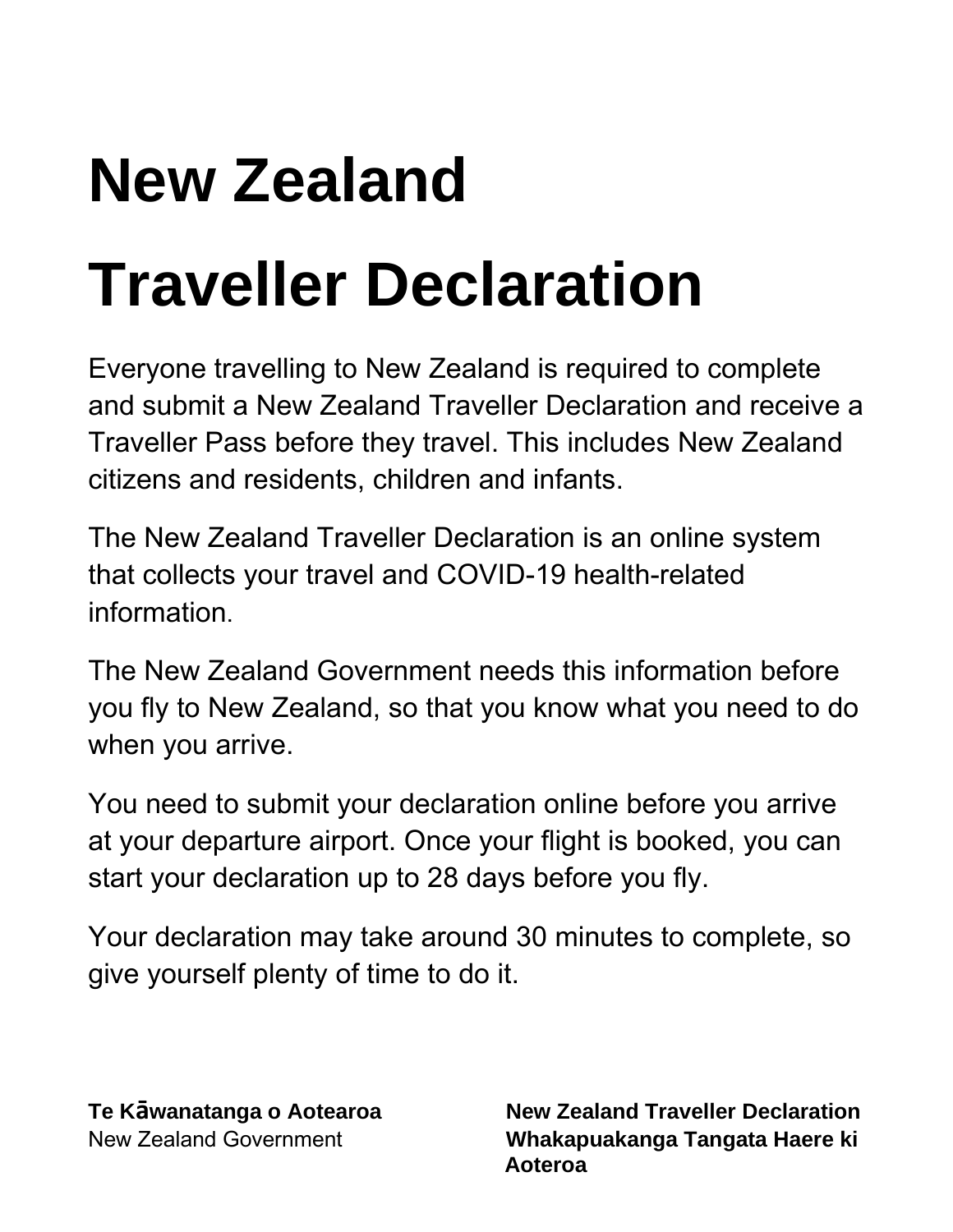If your New Zealand Traveller Declaration meets the requirements, you will receive a Traveller Pass.

You'll be asked to show your Traveller Pass at check-in and when you arrive in New Zealand, unless you exit Customs via eGates.

Everyone needs to complete and submit a traveller declaration, including New Zealand citizens, permanent resident visa holders, children and infants.

If you are not a New Zealand citizen or resident, you still need to meet visa requirements to enter New Zealand.

If you do not need a visa to travel to New Zealand, you will need to apply for an NZeTA (New Zealand Electronic Travel Authority). You need to do this as well as complete your New Zealand Traveller Declaration.

It is free to complete your declaration.

**Te Kāwanatanga o Aotearoa New Zealand Traveller Declaration Whakapuakanga Tangata Haere ki Aoteroa**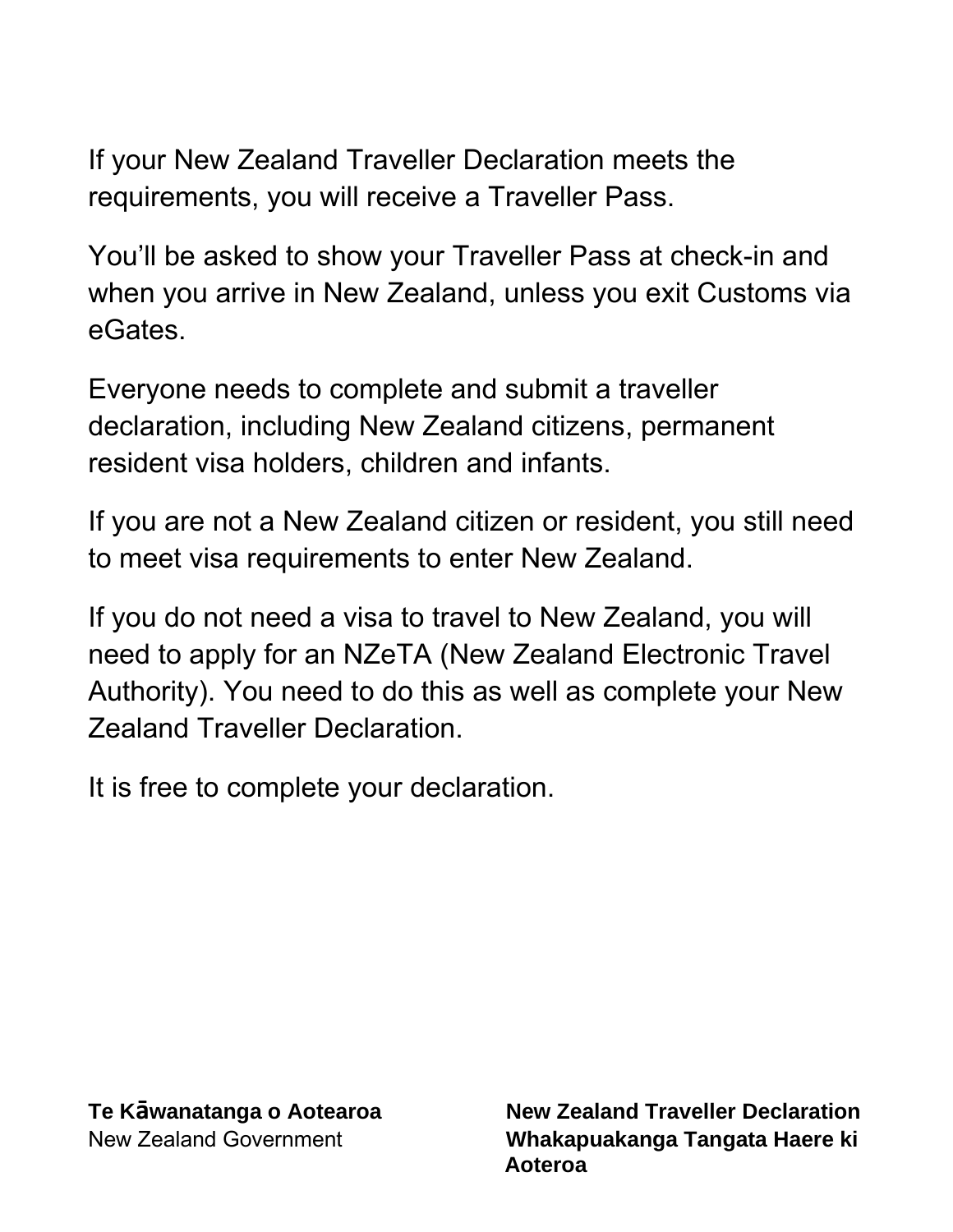# **What you need to do to complete your traveller declaration**

You will need to provide:

- passport details;
- flight information;
- **•** proof of vaccination  $-$  if required\*;
- travel history for 14 days before arriving in New Zealand;
- contact details in New Zealand;
- emergency contact details.

\*Check travellerdeclaration.govt.nz for more information on your vaccination requirements

# **Helpful tips**

Make sure you have all your other travel requirements before you fly, including:

- ticket for your flight;
- valid passport;
- visa or NZeTA (if required).

**Te Kāwanatanga o Aotearoa New Zealand Traveller Declaration** New Zealand Government **Whakapuakanga Tangata Haere ki Aoteroa**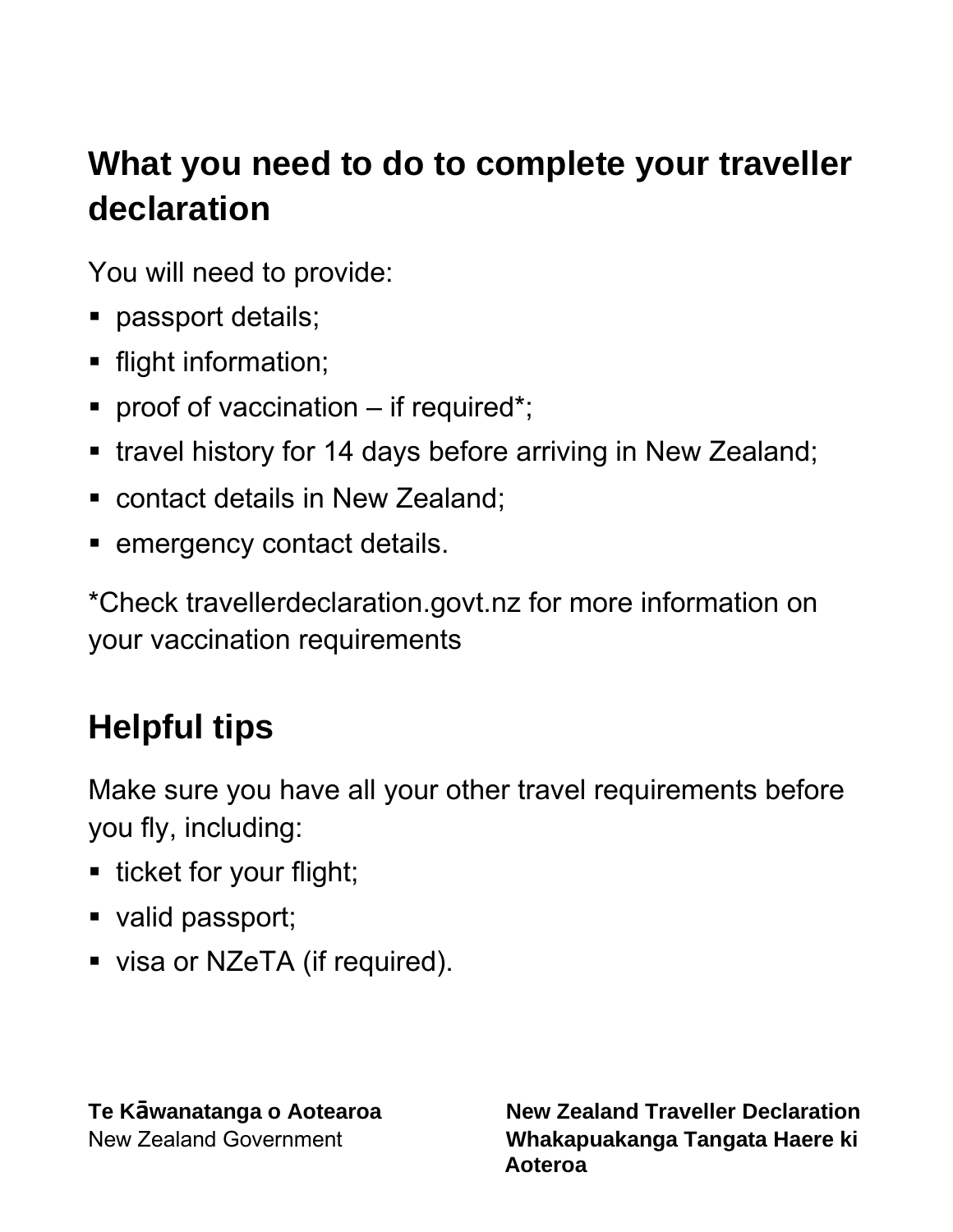Travellers from some countries will need a New Zealand Electronic Travel Authority (NZeTA) to travel to New Zealand.

#### Visit **immigration.govt.nz/nzeta** to find out more.

For more information on New Zealand visas visit **immigration.govt.nz/new-zealand-visas**.

## **Help with completing your declaration**

If you have trouble completing your declaration, you can ask someone, such as a friend or family member, to complete your declaration with you.

#### **Your own email address**

If someone else helps you complete your declaration, make sure they enter **your** email address so that we can email your Traveller Pass to you.

#### **If you do not have email**

If you don't have an email address, the person helping you will need to enter their email address. Once they receive the email with your Traveller Pass, they will need to print it for you, so that you can show it at the airport when asked.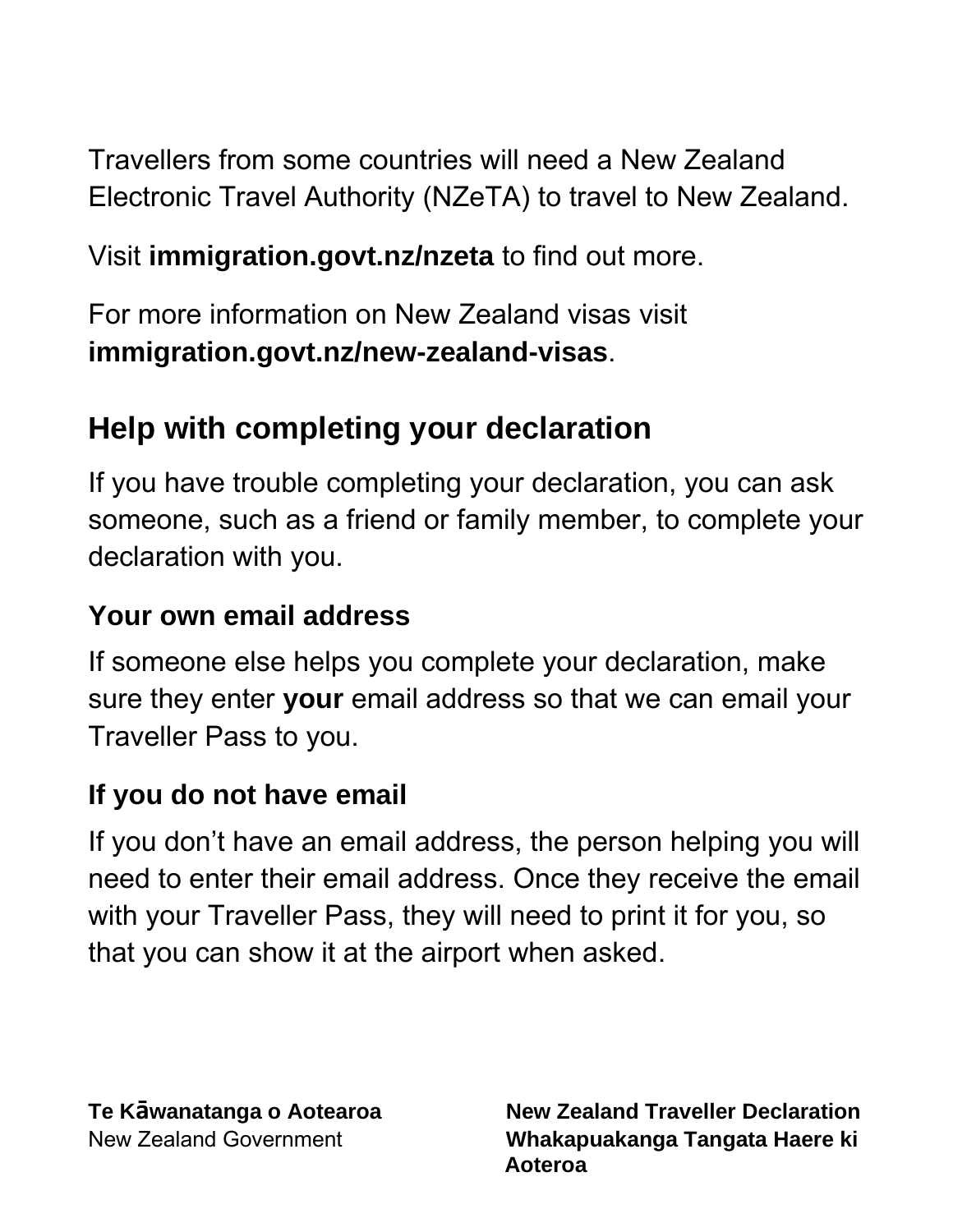## **After your declaration is submitted**

The information you submit will be assessed, and a decision on your New Zealand Traveller Declaration will be emailed to you.

If approved, you will be issued a Traveller Pass. Your Traveller Pass will contain a QR code, which is unique to you and valid only for the journey you completed the declaration for.

If you do not meet the requirements, you will not be issued a Traveller Pass. We will email you to let you know why your declaration was not successful.

If there is an error with your information, you can return to your declaration to correct and re-submit it.

### **Arriving in New Zealand**

When you enter New Zealand you may need to show your Traveller Pass and any other entry requirements to a Customs Officer.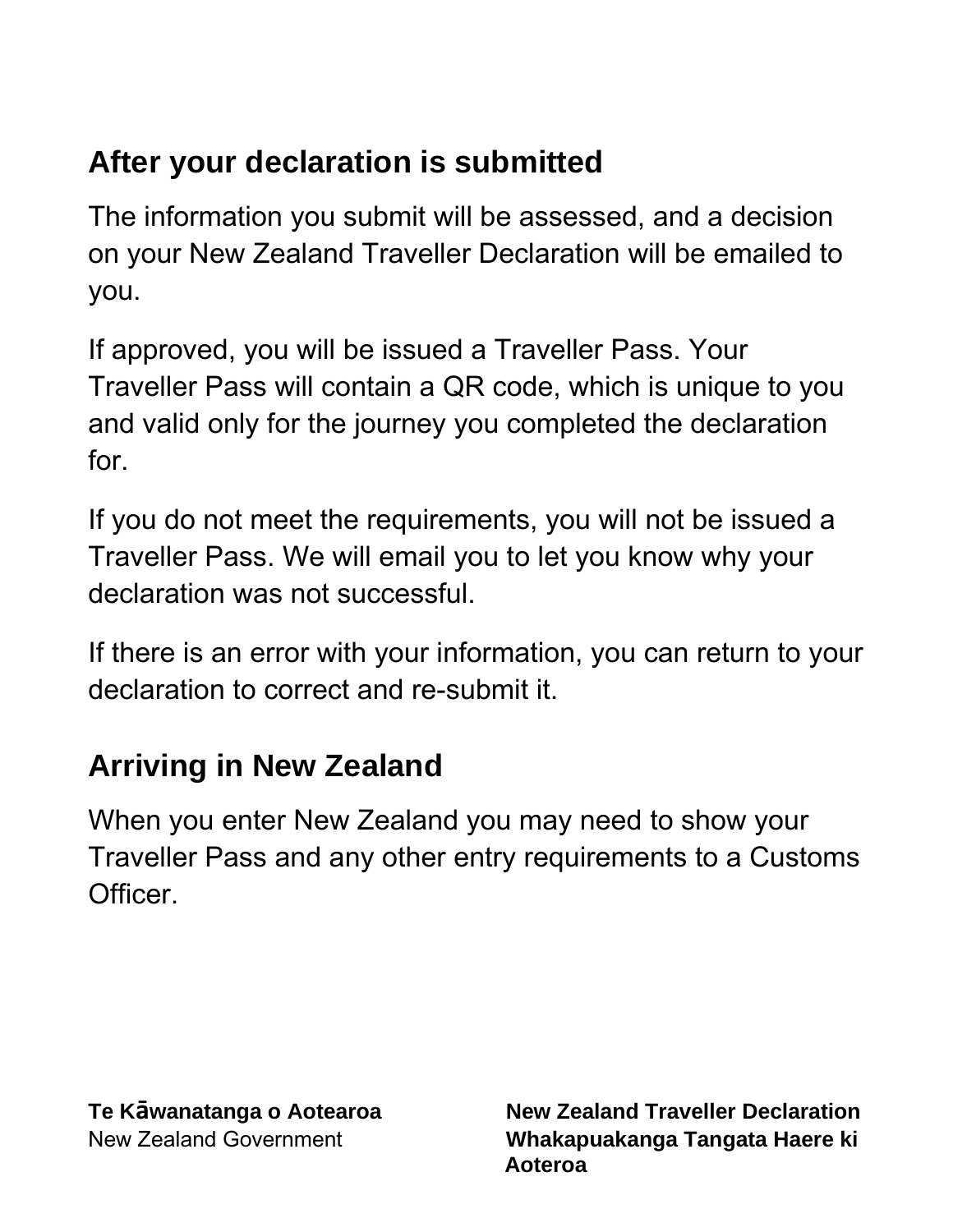You can show your Traveller Pass as a printed document or on your mobile device.

Some people will be able to exit directly through the eGates without needing to have their Traveller Pass checked by Customs. The eGates will automatically check the details of your Traveller Pass when your passport is scanned.

You should still carry all the relevant paperwork with you that you've uploaded to the New Zealand Traveller Declaration such as your COVID-19 vaccination certificate and all other travel requirements.

#### **Contact and support**

If you have any questions about the New Zealand Traveller Declaration, you can call the New Zealand Traveller Declaration contact centre at one of the contact numbers below:

**0800 359 269** – toll-free calling from New Zealand

**1800 359 269** – toll-free calling from Australia

**+64 4 931 5799** – for international callers

**Te Kāwanatanga o Aotearoa New Zealand Traveller Declaration** New Zealand Government **Whakapuakanga Tangata Haere ki Aoteroa**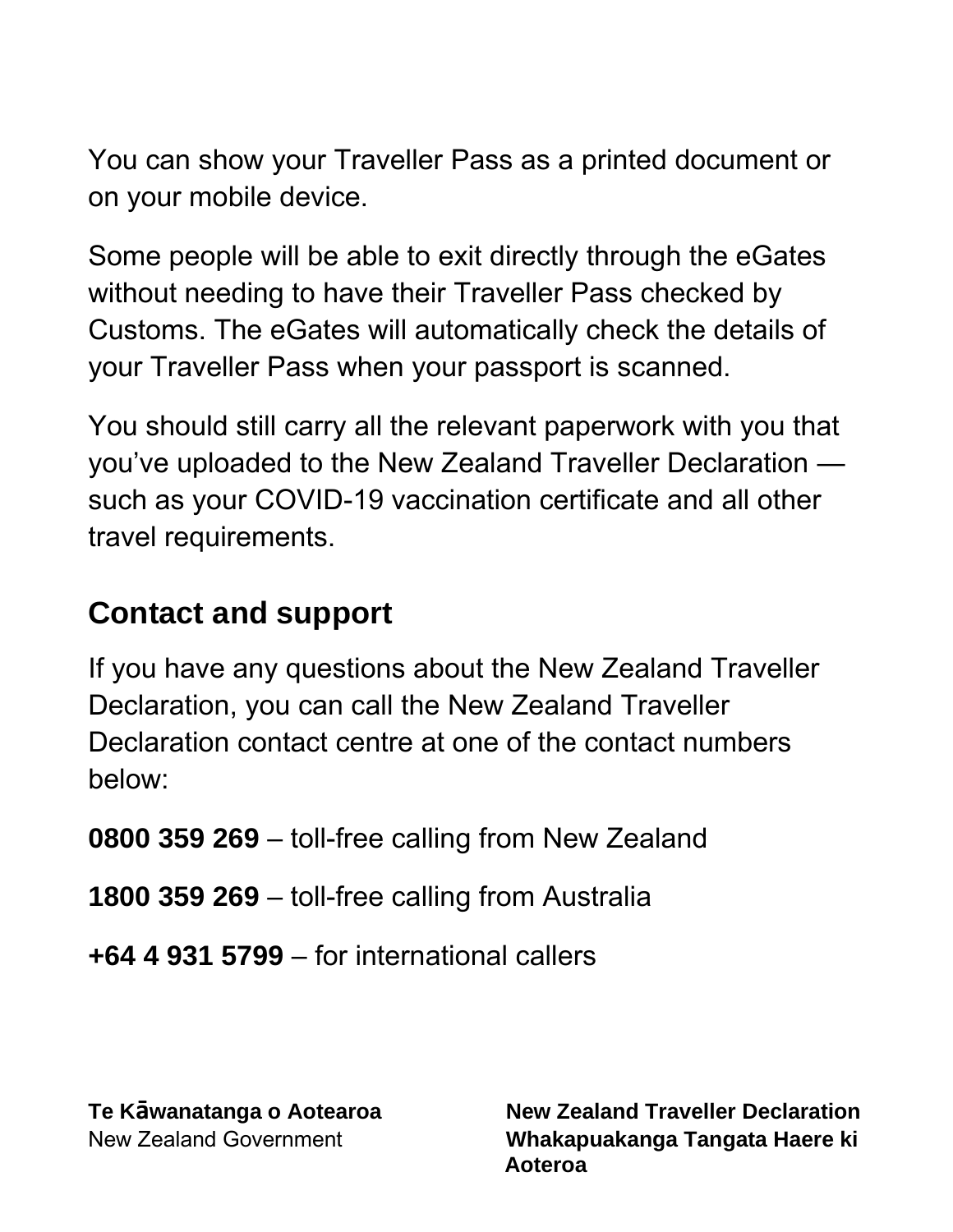You can call the contact centre at any time, 24 hours a day, 7 days a week.

Please note that we can assist you with your questions, but we cannot complete your declaration for you.

Don't forget - you can ask someone you know, such as a friend or family member to complete the declaration with you.

#### **Helpful steps - what you will need to do**

- **1.** Book your flight to New Zealand.
- **2.** Make sure you have everything else you need before you travel, including a valid passport, and a visa or NZeTA (if required).
- **3.** Go to **travellerdeclaration.govt.nz** to complete your declaration. You can do this up to 28 days before you fly.
- **4.** Upload your proof of vaccination (if required).
- **5.** Submit your declaration.